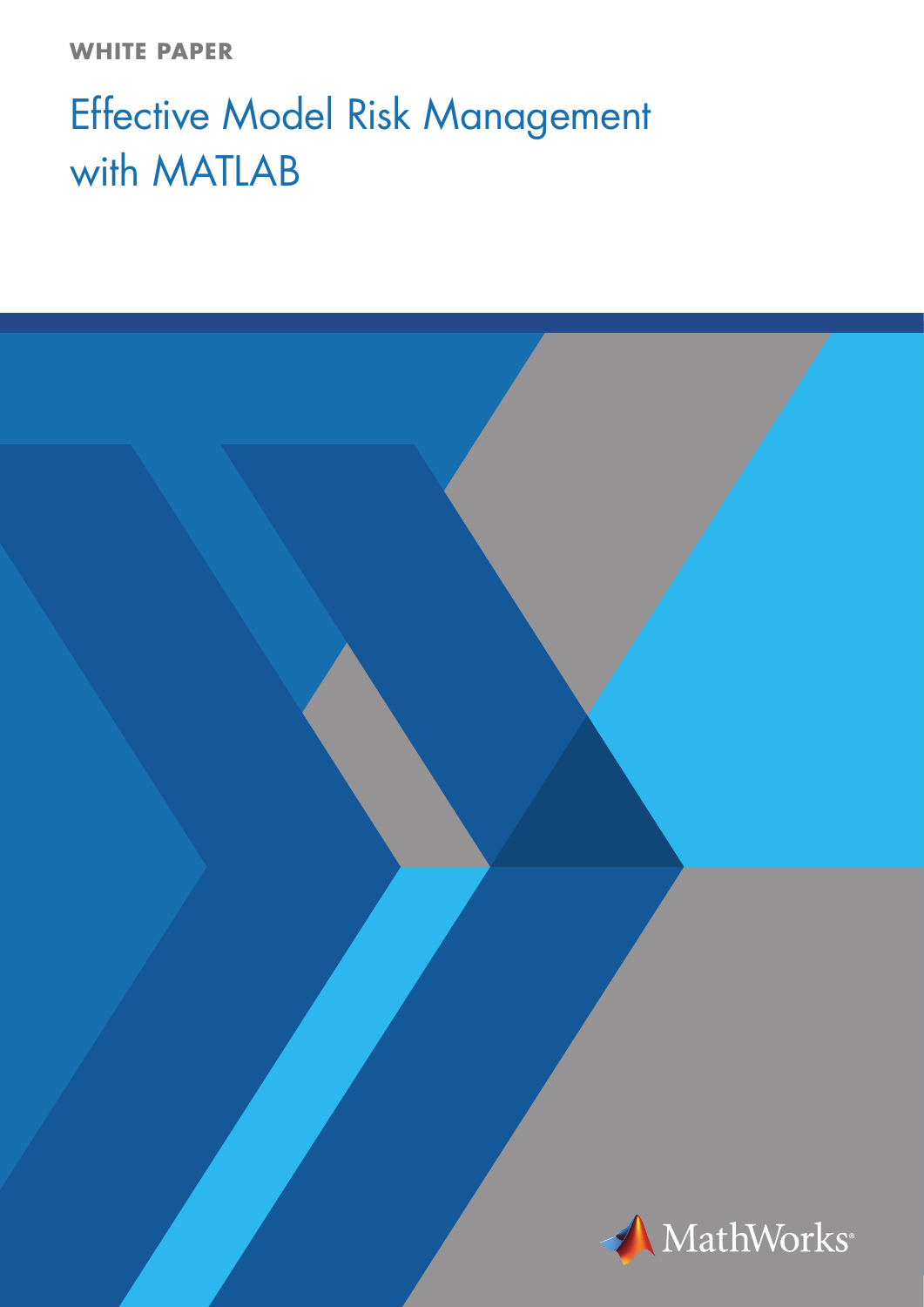## Introduction: Rising Awareness of Model Risk

Financial institutions are increasingly reliant on statistical risk models. The number of models being developed whether to manage risk, price different instruments, or calculate regulatory capital—has increased rapidly as banks and other institutions automate decision-making processes. By some estimates, the number of models being developed is increasing at a rate of 10–25% annually in larger firms [1].

Two major factors are driving this trend. The rise of machine learning and artificial intelligence is enabling banks to build more models and automate a widening array of complex decisions. At the same time, financial institutions are deploying models in large numbers to respond to tighter capital requirements and local regulatory stress-testing exercises.

But automation and increased complexity create the danger of heightened model risk. With the fallout from the 2008 financial crisis still firmly top of mind, banks and financial regulators alike are all too aware of the potential consequences should a model be misused or prove defective, ranging from heavy losses to bankruptcy or even liquidation.

Financial regulators around the world have been intensifying their oversight of model risk management in recent years. The aim is to ensure that banks and other institutions are paying greater attention to understanding and mitigating the risks associated with their models by establishing a robust model risk management (MRM) framework.

As the regulatory burden grows, financial institutions face higher costs associated with developing, validating, and reviewing models to ensure that they continue to be fit for purpose. Global banks face risks across a broad spectrum of activities, including their client relationships, the products they offer, and the transactions they undertake, as well as the markets where they operate. To operate effectively, they need to identify risks and then measure, monitor, and manage them so they remain within the organization's risk appetite and comply with regulatory requirements.

Given the scale and complexity of model risk management, the process can be lengthy and labor intensive. This paper details how institutions are using MATLAB® to improve productivity and reduce costs by accelerating model development and validation and provide full traceability of every step of the model life cycle.

## Definition of Model Risk

In 2011, the Federal Reserve published guidance on model risk management (SR Letter 11-7 [2]). In providing a framework for effective model governance, it included an early definition of models and model risk, stating that models "are simplified representations of real-world relationships among observed characteristics, values, and events." The guidance further states:

 *"The use of models invariably presents model risk, which is the potential for adverse consequences from decisions based on incorrect or misused model outputs and reports."*

**— SR Letter 11-7**

Crucially, the guidance outlined that model risk occurs because a model may have fundamental errors that cause inaccurate results, or because it may be used improperly or inappropriately. Because of this, the regulator stipulated that model risk should be managed like other types of risk and that financial institutions should conduct a critical analysis to identify model limitations and assumptions and produce appropriate changes. The guidance also stated that risk cannot be eliminated, so companies should establish limits on model use, monitor model performance, adjust or revise models over time, and supplement model results with other analysis and information.

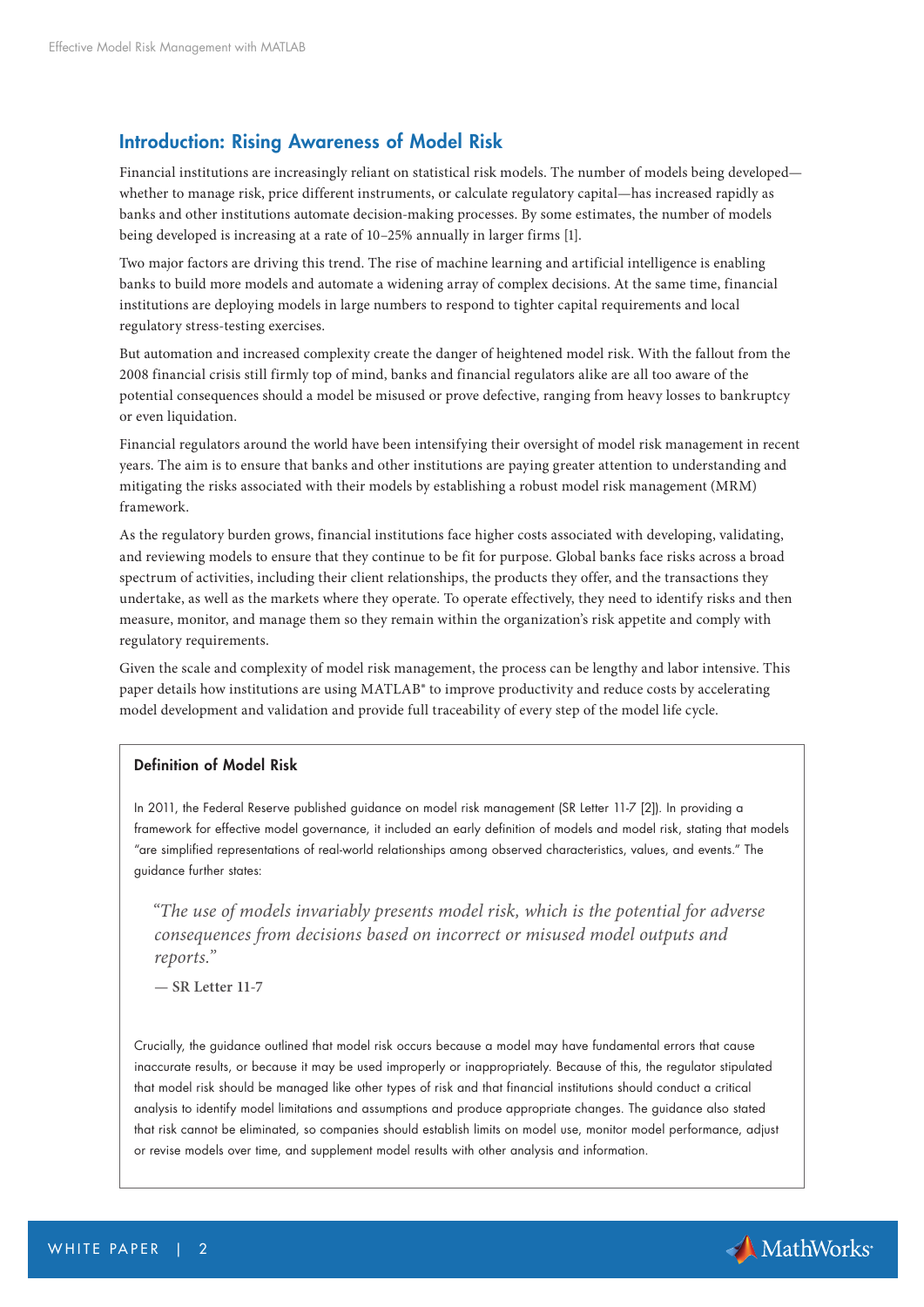# The Life Cycle of a Model

To mitigate model risk, financial institutions are developing MRM processes that ensure that models are developed and implemented in a robust and appropriate manner. A typical model life cycle comprises six stages:

- 1. Definition of the model, including the risk classes it measures and its scope
- 2. Model development, where the source data is manipulated and analyzed, and quant specialists and analysts carry out backtesting to describe how the model implements the definition
- 3. Model review, where an independent model validation team verifies that the model is fit for purpose and does what it intends to do
- 4. Pre-implementation validation of the model performance against validation and production data
- 5. Deployment of the model for implementation, for scoring credit applicants, regulatory reporting, or other purposes
- 6. Ongoing monitoring of the model against its purpose, definition, and limitations

A model spends most of its life cycle in the development, review, and validation stages (Figure 1). By the time the model has been approved for use, many months may have passed and the assumptions underpinning the model may be out of date.

MRM is also an ongoing process, which means that implemented models need to be constantly reviewed and monitored to ensure that they continue to work as designed and meet business needs. Given the complexity of the risk model life cycle, this leads to stretched resources, high costs, and slow implementation times.



*Figure 1. Reducing model time-to-market and refresh by using an agile approach rather than waterfall.*

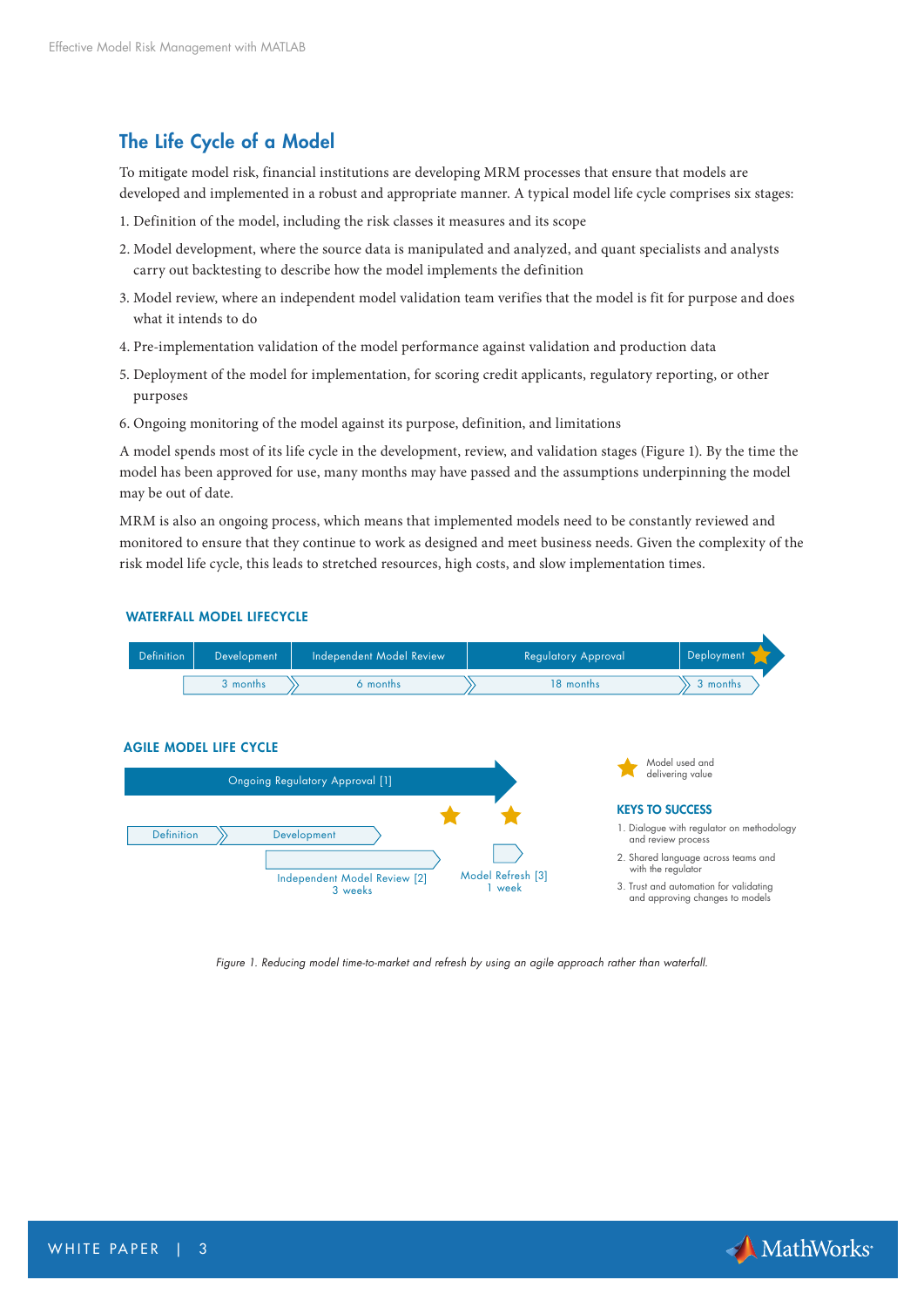# Case Study: Streamlining Model Development and Deployment at HSBC

The Global Risk Analytics department at HSBC provides the bank with technology to manage risk and compliance by providing a platform for end-to-end management of the life cycle of risk models. To innovate, executives and senior management found opportunities to reduce costs in the model development and deployment process by streamlining and automating manual processes and to make use of advances in artificial intelligence and machine learning.

Working with MathWorks, HSBC looked at each stage of the model development and deployment process and identified areas that could be improved:

- Time spent processing data versus modeling and analysis
- Reproducibility and traceability of results
- Consistency of modeling approaches across teams
- Documentation of models for validation and regulatory approval
- Recoding of models from documentation to execute in production

MathWorks partnered with HSBC to develop an integrated solution that optimizes the above areas (Figure 2). The solution used by HSBC comprises two key environments developed in MATLAB that correspond with different stages of the model life cycle: the Model Development Environment (MDE) and the Model Execution Environment (MEE).



*Figure 2. HSBC's vision of an agile model development and deployment environment.*

 *"We are trying to build an environment where we have consistent data and run standard tools against it in terms of modeling."*

**— Ray O'Brien, HSBC**

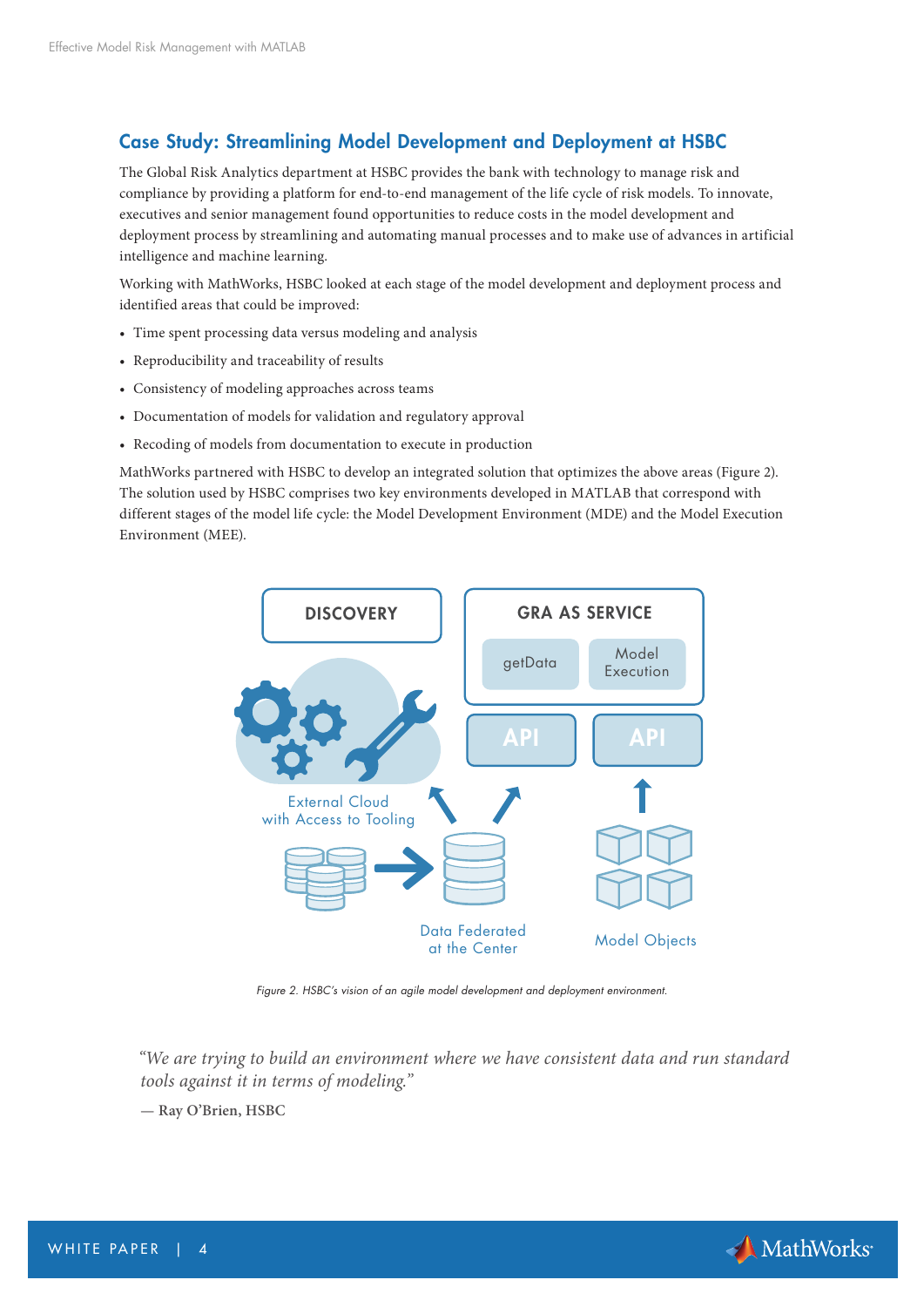With MDE, HSBC increases the pace, transparency, and reproducibility of the model development and review process. The user-friendly MATLAB environment supports all stages of the workflow and encourages a consistent approach to model development.

With MEE, HSBC reduces the amount of time needed to recode approved models to run in a production environment. Models are automatically deployed to MATLAB Production Server™, and users can call and monitor models in real time using the built-in APIs to ensure that the models are behaving as expected and meeting business objectives.

MATLAB enables HSBC to develop models consistently according to best practices and standards and meet evolving regulatory requirements and timelines. Models developed using MDE are comprehensively documented for model validation teams to review, and can be deployed automatically to the MEE once approved, delivering immediate benefits.

#### Pain Points in Model Risk Management

#### Data Handling and Documentation Writing in Model Development

The traditional approach to building risk models is data intensive and document centric, requiring significant resources and investment. Quantitative researchers must collect large amounts of data, manipulate it to build a risk model, and produce a lengthy justification document that is presented to the model review team and regulators.

#### Reproducing, Interpreting, and Validating Model Results

The validation process is time-consuming because models are not developed consistently and use different methodologies. The process of manually building models from lengthy definition documents means that they are not easily replicated for independent model review.

#### Accelerating and Scaling Implementation

Deploying models frequently requires translation and recoding by an IT department. This process can introduce errors if coding mistakes are made. Errors cause further delays in implementing models and increase model risk.

#### Monitoring in Real Time

Manual monitoring and review processes take place at set intervals; therefore, a model's performance is only measured at a specific point of time. If models are only reviewed on a quarterly or annual basis, defects may go unnoticed for long periods of time, raising the risk of financial loss. Changes to economic and market conditions, the company's strategy, or even the personnel using the model can create a risk where the model is being used for unintended purposes.

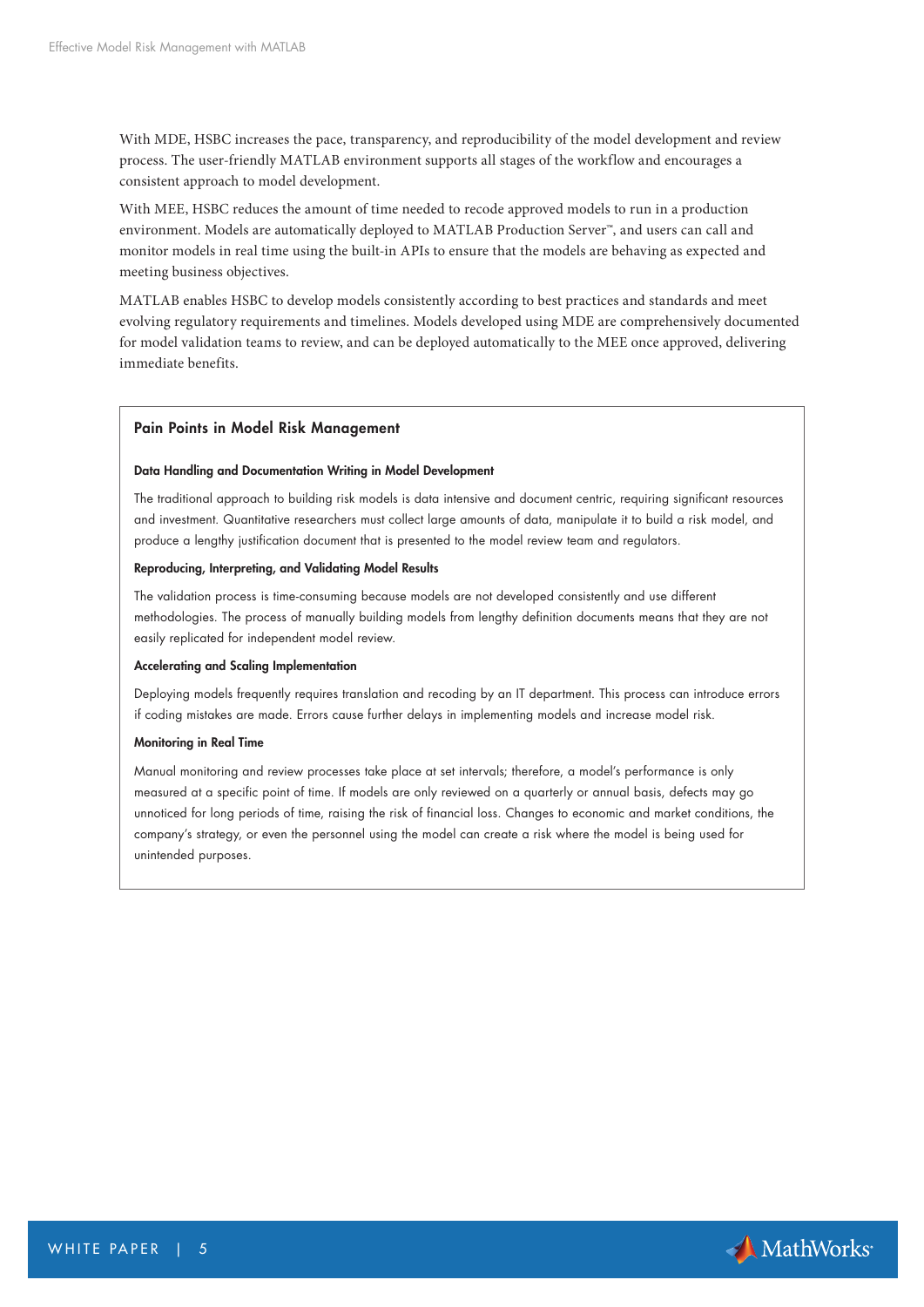# Case Study: The PRA's Four Principles for Model Risk Management

The UK's Prudential Regulation Authority (PRA) and the European Banking Authority (EBA) have introduced their own requirements for MRM. In 2018, the PRA introduced supervisory statement SS3/18 [3], which provided guidance on model risk management principles for stress testing exercises, and the EBA published its Supervisory Review and Evaluation Process (SREP), which requires model risk to be identified, mapped, tested, and reviewed. Under the EBA regulation, model risk is treated as a risk to capital, and institutions are required to quantify it accordingly.

The PRA supervisory statement sets out four principles that require firms to put in place definitions and controls over governance, usage, and monitoring. The four principles state that banks must:

- Have an established definition of a model and maintain a model inventory
- Have implemented an effective governance framework, policies, procedures, and controls to manage their model risk
- Have implemented a robust model development and implementation process and ensure appropriate use of models
- Undertake appropriate model validation and independent review activities to ensure sound model performance and greater understanding of model uncertainties

These principles clearly show that the PRA views model risk management as covering the entire model life cycle.

Model risk management with MATLAB provides a transparent platform that streamlines the process and helps companies meet regulatory expectations of how institutions manage their models. The platform addresses the PRA's requirements through a series of integrated environments that address the needs of different users of models at each stage of the model life cycle (Figure 3).



*Figure 3. Meeting the needs of users throughout the model life cycle.*

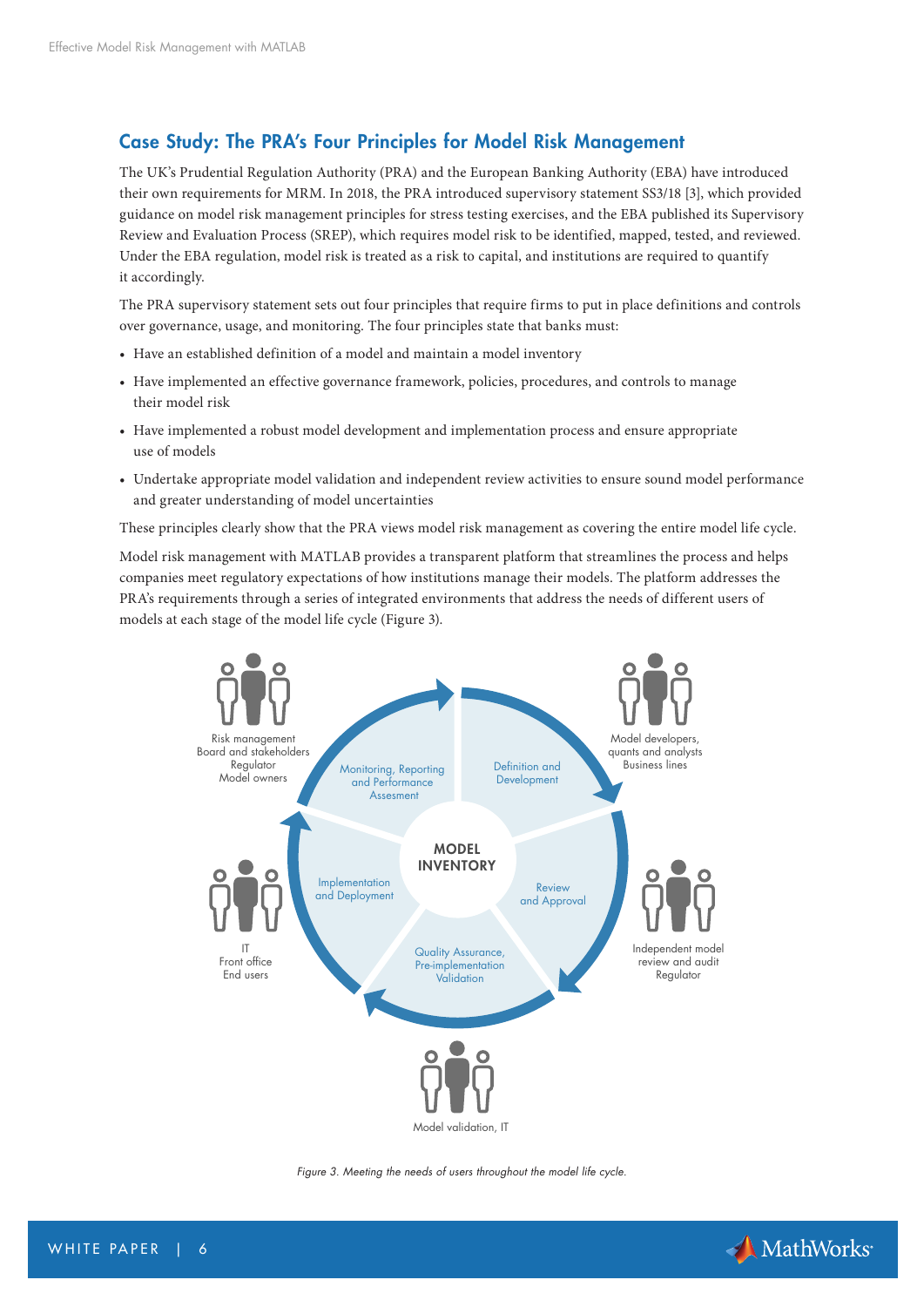## Complete Model Inventory

The Model Inventory is a comprehensive inventory that details who developed each model and how it is used. It ensures that models use data that has been checked for quality and relevance, and that there is detailed documentation that enables users to understand how the model operates.

Once models have been designed and developed, they are stored in the Model Inventory, where users can access them through other environments. Users can quickly review a model's status, view its development history, and place access controls on models and artifacts.

## Effective Governance Framework

The PRA holds the view that while firms' boards of directors do not need to understand the model and the equations within it, they do need to understand the limitations of the model: when it will work and when it will not. MATLAB uses automation to monitor models in real time to reduce the risk of a financial institution using a defective or incorrect model. The Model Monitoring Dashboard provides an overview and monitoring capability so that model owners and risk functions can track the status and performance of models hosted in the Model Execution Environment. Along with a configurable web dashboard that summarizes execution results measured against time, client, and model inputs, it also has fully configurable alerts that notify users of unusual model activity or changing input conditions. Unlike intermittent monitoring, which can take place quarterly or annually, real-time monitoring prevents models from drifting over time.

Every step of the model life cycle in MATLAB is logged and documented, ensuring a transparent audit trail, and users can access a full model inventory that provides access to their status, documentation, and test reports. MATLAB ensures that all model development and validation activities are implemented in a transparent, accurate, and consistent manner that reduces model risk, builds trust in process and methodologies, and helps to ensure compliance with regulatory requirements.

## Robust Model Development and Implementation

Using the Model Development Environment built in MATLAB, financial institutions benefit from a single environment that enables them to quickly develop and implement robust models. MATLAB supports the creation of robust model templates at the beginning of the development process. It features automated documentation generation so that these templates can easily be reviewed and updated as required. Automation not only accelerates the model creation process, but also provides an audit trail that ensures that the process is repeatable and consistent.

As an integrated model risk management tool, MATLAB makes it possible to deploy models quickly and without the need to go through the slow process of translation. The Model Execution Environment allows users to automatically deploy models into production without going through the time-consuming process of translation. It is a secure, controlled environment for hosting production models that can scale for large numbers of users and for increasing amounts of data and simulations.